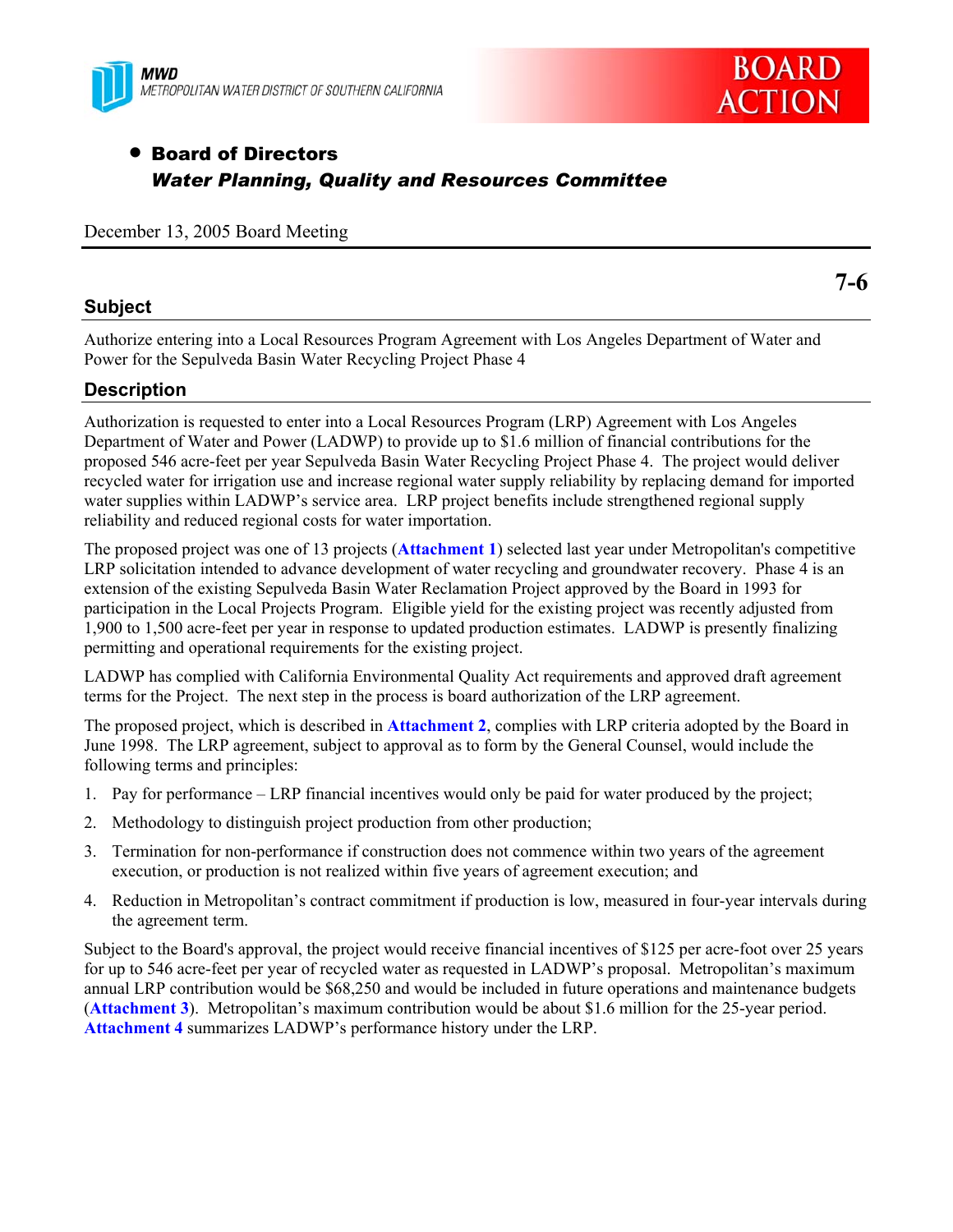#### **Policy**

By Minute Item 41734, dated Jan. 9, 1996, board adoption of the Integrated Resources Plan By Minute Item 45828, dated July 12, 2004, board adoption of the Integrated Water Resources Plan Update By Minute Item 46045, dated Dec. 14, 2004, board adoption of rate structure integrity language

#### **California Environmental Quality Act (CEQA)**

CEQA determination for Staff Recommendation:

Pursuant to the provisions of CEQA and the State CEQA Guidelines, the Los Angeles Department of Water and Power, acting as the Lead Agency, prepared the Sepulveda Basin Water Recycling Project: Woodley/Burbank Mitigated Negative Declaration (MND). On March 2, 2004, the Board of Water and Power of the city of Los Angeles adopted the MND and approved its project. Subsequent to that time, the Los Angeles Department of Water and Power proposed to commence negotiations with Metropolitan as related to the LRP agreement. This new information constituted a minor modification to the originally approved project. As the Lead Agency, the Los Angeles Department of Water and Power prepared an Addendum to the MND (Addendum), adopted it and approved the proposed project modification on October 19, 2005. Metropolitan, as a Responsible Agency under CEQA, is required to certify that it has reviewed and considered the information in the ND and Addendum and adopt the Lead Agency's findings prior to approval of the formal terms and conditions for the proposed agreement. The environmental documentation is available in the Executive Secretary's Office for review.

The CEQA determination is: Review and consider information provided in the adopted 2004 MND and 2005 Addendum and adopt the Lead Agency's findings related to the proposed action.

#### **Staff Recommendation**

Adopt the CEQA determination and authorize the Chief Executive Officer to enter into an LRP agreement with Los Angeles Department of Water and Power to provide incentive payments of \$125 per acre-foot over 25 years. **Fiscal Impact:** Projected \$1.6 million for up to 546 acre-feet per year of recycled water over 25 years

pher / 11/10/2005 *Stephen N. Arakawa Date* 

*Manager, Water Resource Management* 

 $C.M$ 11/14/2005

*Debra C. Man Interim CEO/General Manager* 

*Date* 

**Attachment 1 – Selected Projects** 

**Attachment 2 – Sepulveda Basin Water Recycling Project Phase 4, Project Description** 

**Attachment 3 – Sepulveda Basin Water Recycling Project Phase 4, Metropolitan's Annual Contribution** 

**Attachment 4 – Los Angeles Department of Water and Power Local Resources Program Projects**  BLA #3713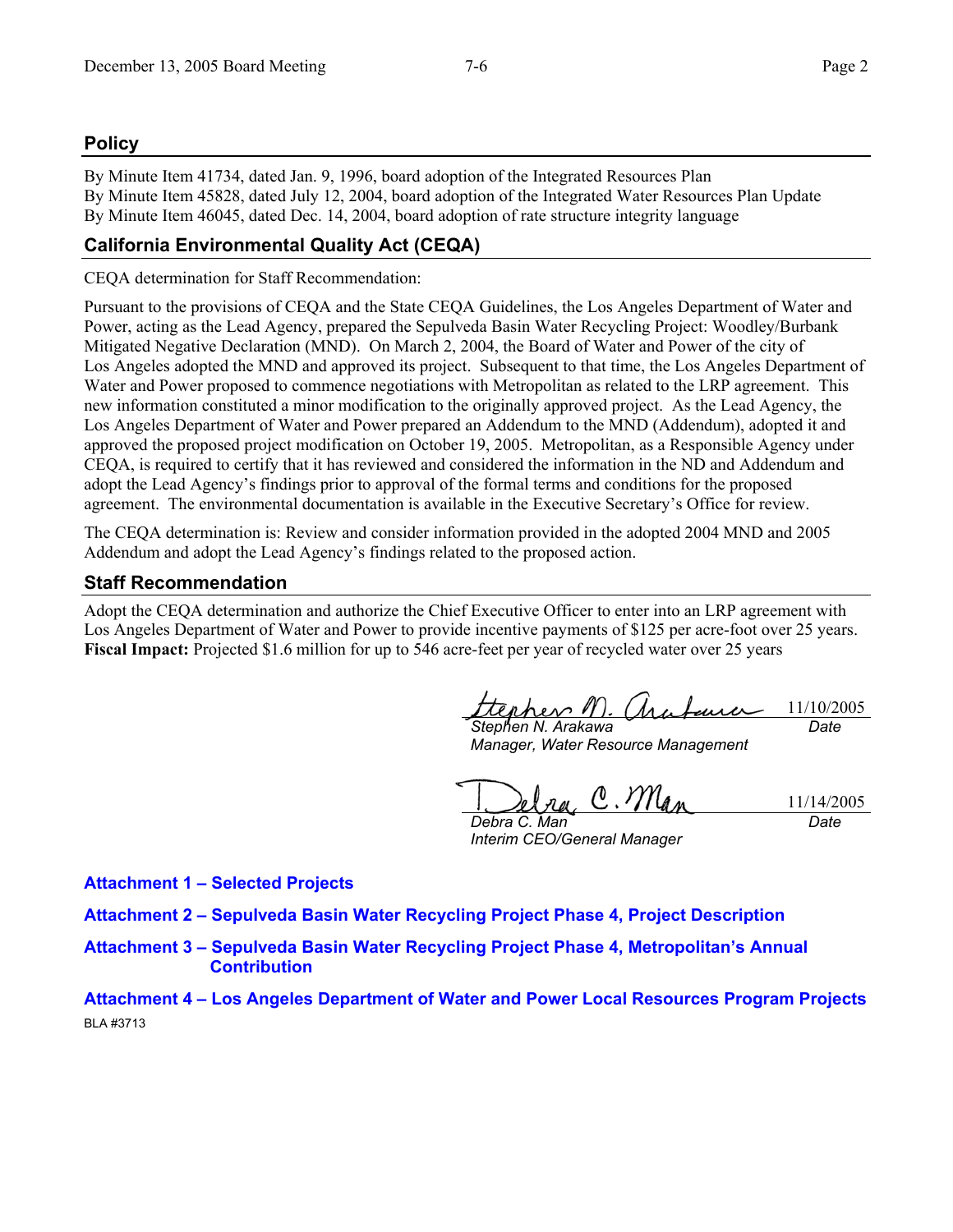## **Selected Projects**

| <b>Project Title</b>                                | <b>Member Agency</b>                             | <b>Project Type</b> | <b>Ultimate Yield</b><br>(AFY) |
|-----------------------------------------------------|--------------------------------------------------|---------------------|--------------------------------|
| Tapo Canyon WTP                                     | Calleguas MWD                                    | GW                  | 1,445                          |
| RW Pipeline Reach 16                                | Eastern MWD                                      | <b>RW</b>           | 820                            |
| <b>RW Distribution Line Extension</b>               | Las Virgenes MWD                                 | <b>RW</b>           | 225                            |
| RW Distribution Line Extension – Malibu Golf Course | Las Virgenes MWD / Calleguas MWD                 | <b>RW</b>           | 300                            |
| Hansen Area Water Recycling Project                 | Los Angeles Department of Water and Power        | <b>RW</b>           | 3,665                          |
| South Valley Water Recycling Project                | Los Angeles Department of Water and Power        | <b>RW</b>           | 1,000                          |
| Sepulveda Basin Water Recycling Project Phase 4     | <b>Los Angeles Department of Water and Power</b> | <b>RW</b>           | 546                            |
| <b>IRWD Recycled Water System Upgrade</b>           | Municipal Water District of Orange County        | <b>RW</b>           | 8,500                          |
| Groundwater Replenishment System                    | Municipal Water District of Orange County        | <b>RW</b>           | 31,000                         |
| Pomona Well #37                                     | Three Valleys MWD                                | GW                  | 1,100                          |
| City of Industry Regional Recycled Water Project    | Three Valleys MWD                                | <b>RW</b>           | 8,867                          |
| Wells #7&8- NF Water Treatment Facility             | Torrance                                         | <b>GW</b>           | 5,189                          |
| Direct Reuse Phase IIA                              | Upper San Gabriel Valley MWD                     | <b>RW</b>           | 2,258                          |
|                                                     |                                                  | <b>Total</b>        | 64,915                         |
| Recycled Water<br>RW:                               |                                                  |                     |                                |
| <b>Groundwater Recovery</b><br>GW:                  |                                                  |                     |                                |
| MWD: Municipal Water District                       |                                                  |                     |                                |
| AFY: Acre-feet per year                             |                                                  |                     |                                |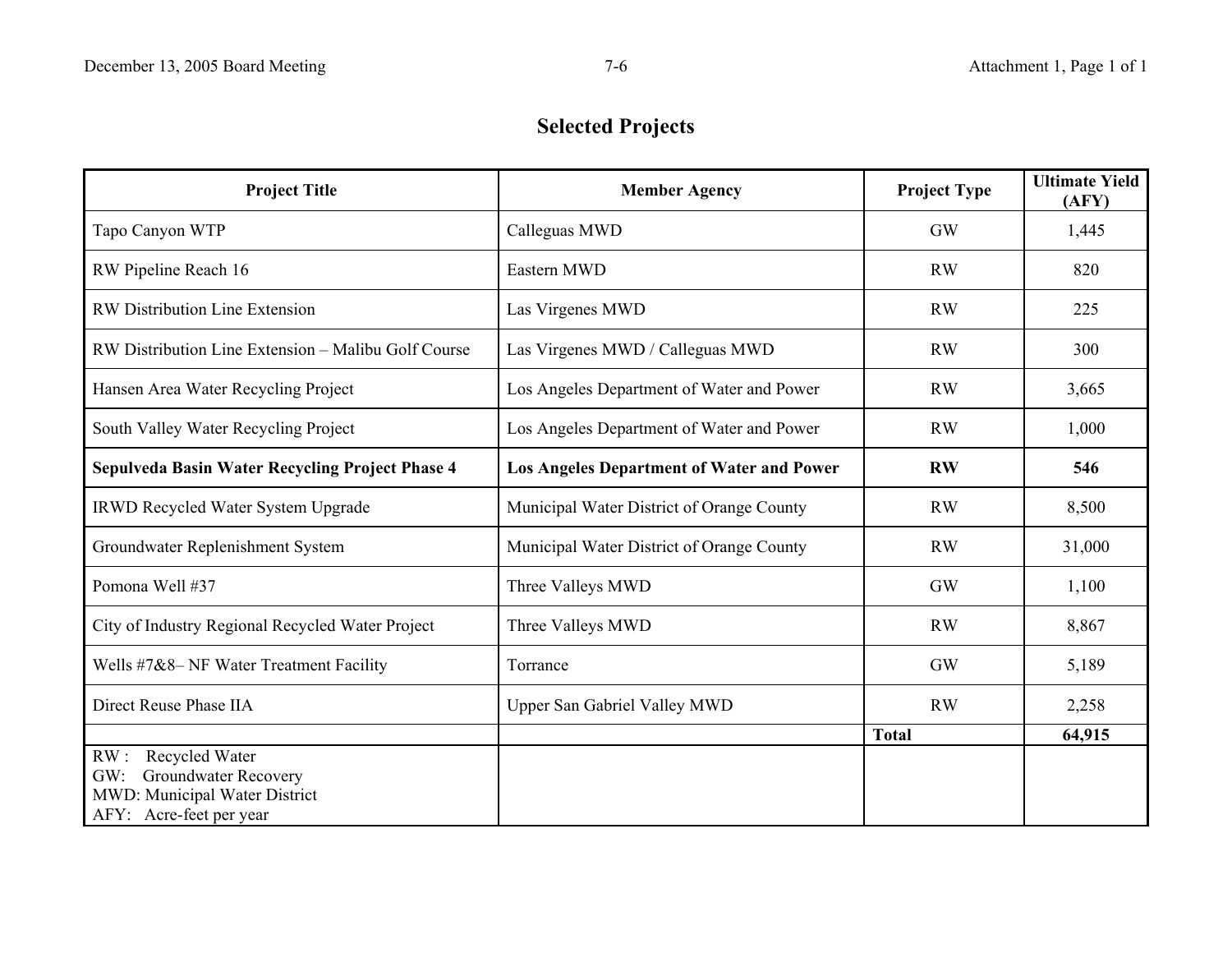#### **Exhibit A**

# **Sepulveda Basin Water Recycling Project Phase 4**

#### **Project Description**

#### **Overview**

The Sepulveda Basin Water Recycling Project Phase 4 (Project) will deliver about 546 acre-feet per year (AFY) of Recycled Water to End Users in the San Fernando Valley, including the Wildlife Area, Burbank Boulevard landscaping, Hjelte Park, the South Valley Youth Baseball (Franklin Field), Sports Concession Area, Woodley Park, and other irrigation users.

#### **Source of Project Water**

The Project will be supplied with Recycled Water from the Donald C. Tillman Water Reclamation Plant, owned and operated by the City of Los Angeles, Bureau of Sanitation.

#### **Project Facilities**

The Project is an extension of the existing Sepulveda Basin Water Reclamation Project approved by Metropolitan's Board for participation in the Local Projects Program in 1993. Under the Phase 4 Project, LADWP will construct 14,650 linear feet of distribution system piping to serve additional users in the Sepulveda Basin. This extension will connect to the existing distribution system used to deliver recycled water in the area. The Balboa Pump Station will provide supply to this Project.

Figure 1 shows the Project facilities.

#### **End Users**

The Project water will be used for irrigation purposes at the Sepulveda Basin Recreation area.

#### **Points of Connection**

Project facilities begin at the connection to the existing LADWP Recycled Water pipeline and terminate at the point of connection to:

- Each End User and existing pipelines
- Any discharge points into the storm drain
- Pipelines conveying water to groundwater recharge basins
- Connections to existing Project phases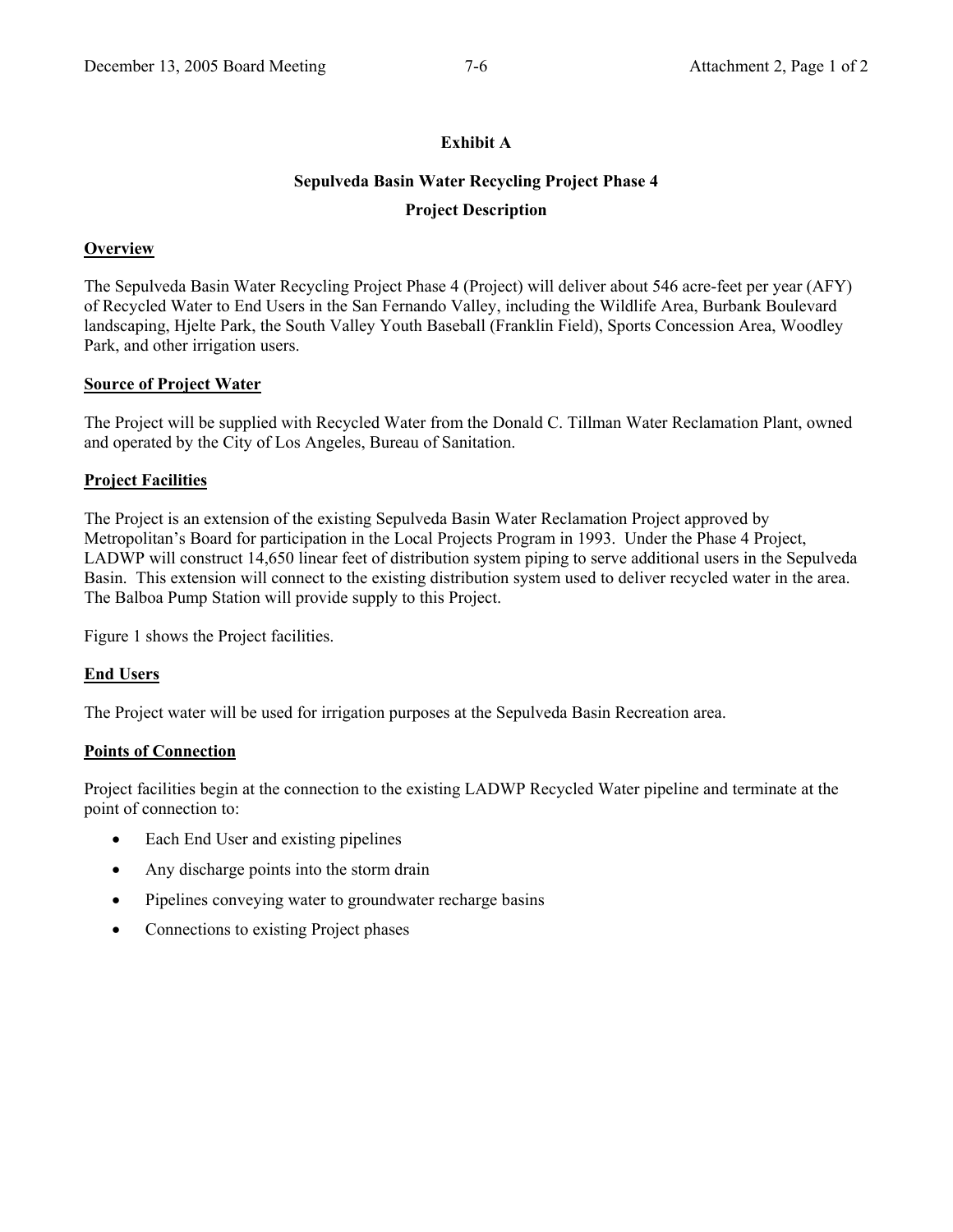

Sepulveda Dam Recreation Area



**Sepulveda Basin Water Recycling Project Phase 4**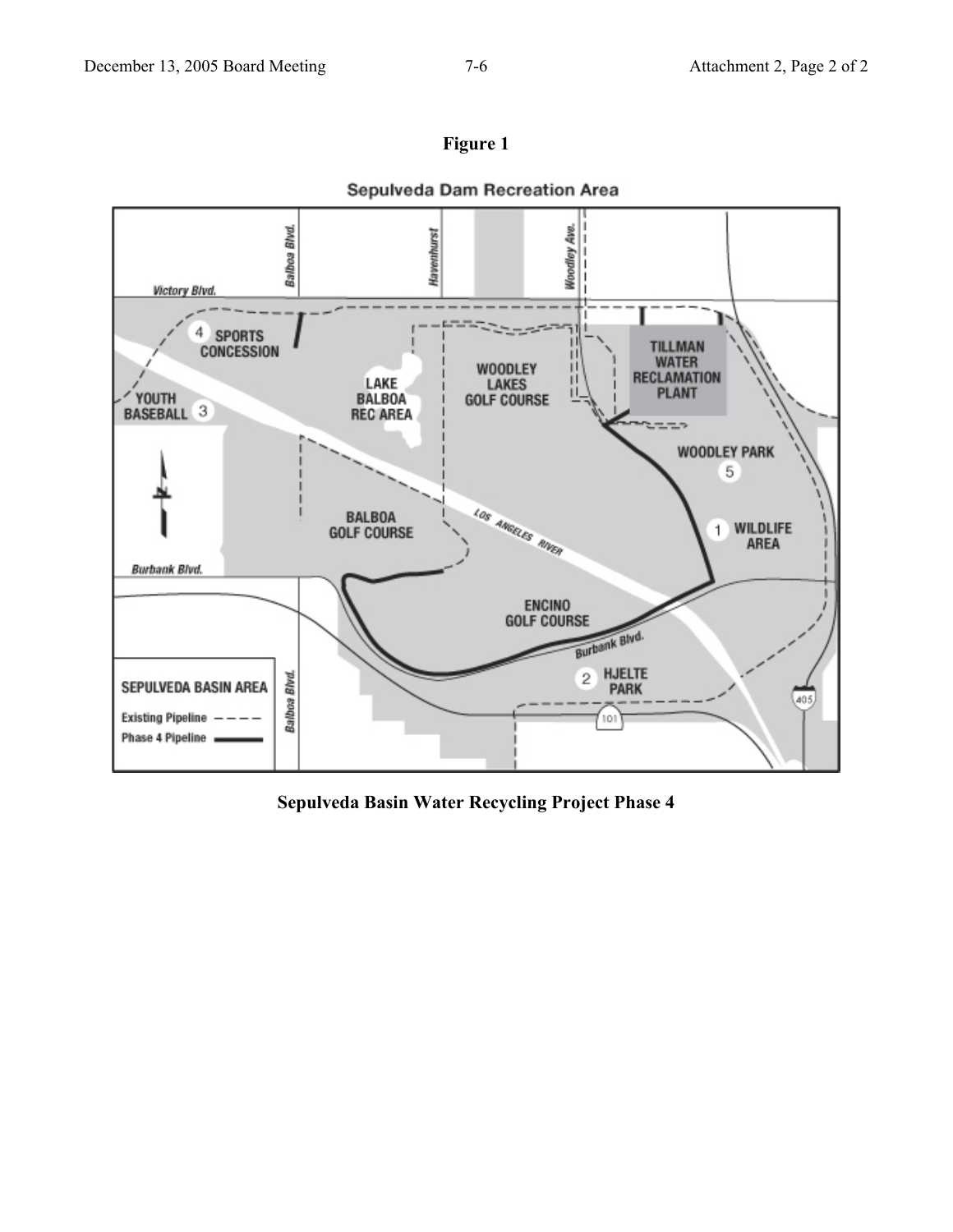| <b>Fiscal Year End</b> | <b>LRP</b> Contribution<br>(S/AF) | <b>Scheduled Annual</b><br><b>Production (AF)</b> | <b>Scheduled Annual</b><br><b>Contribution (\$)</b> |
|------------------------|-----------------------------------|---------------------------------------------------|-----------------------------------------------------|
| 2005                   | 125                               | 167                                               | 20,875                                              |
| 2006                   | 125                               | 205                                               | 25,625                                              |
| 2007                   | 125                               | 226                                               | 28,250                                              |
| 2008                   | 125                               | 501                                               | 62,625                                              |
| 2009                   | 125                               | 546                                               | 68,250                                              |
| 2010                   | 125                               | 546                                               | 68,250                                              |
| 2011                   | 125                               | 546                                               | 68,250                                              |
| 2012                   | 125                               | 546                                               | 68,250                                              |
| 2013                   | 125                               | 546                                               | 68,250                                              |
| 2014                   | 125                               | 546                                               | 68,250                                              |
| 2015                   | 125                               | 546                                               | 68,250                                              |
| 2016                   | 125                               | 546                                               | 68,250                                              |
| 2017                   | 125                               | 546                                               | 68,250                                              |
| 2018                   | 125                               | 546                                               | 68,250                                              |
| 2019                   | 125                               | 546                                               | 68,250                                              |
| 2020                   | 125                               | 546                                               | 68,250                                              |
| 2021                   | 125                               | 546                                               | 68,250                                              |
| 2022                   | 125                               | 546                                               | 68,250                                              |
| 2023                   | 125                               | 546                                               | 68,250                                              |
| 2024                   | 125                               | 546                                               | 68,250                                              |
| 2025                   | 125                               | 546                                               | 68,250                                              |
| 2026                   | 125                               | 546                                               | 68,250                                              |
| 2027                   | 125                               | 546                                               | 68,250                                              |
| 2028                   | 125                               | 546                                               | 68,250                                              |
| 2029                   | 125                               | 546                                               | 68,250                                              |
|                        |                                   | Total                                             | \$1,570,625                                         |

## **Sepulveda Basin Water Recycling Project Phase 4 Metropolitan's Annual Contribution**